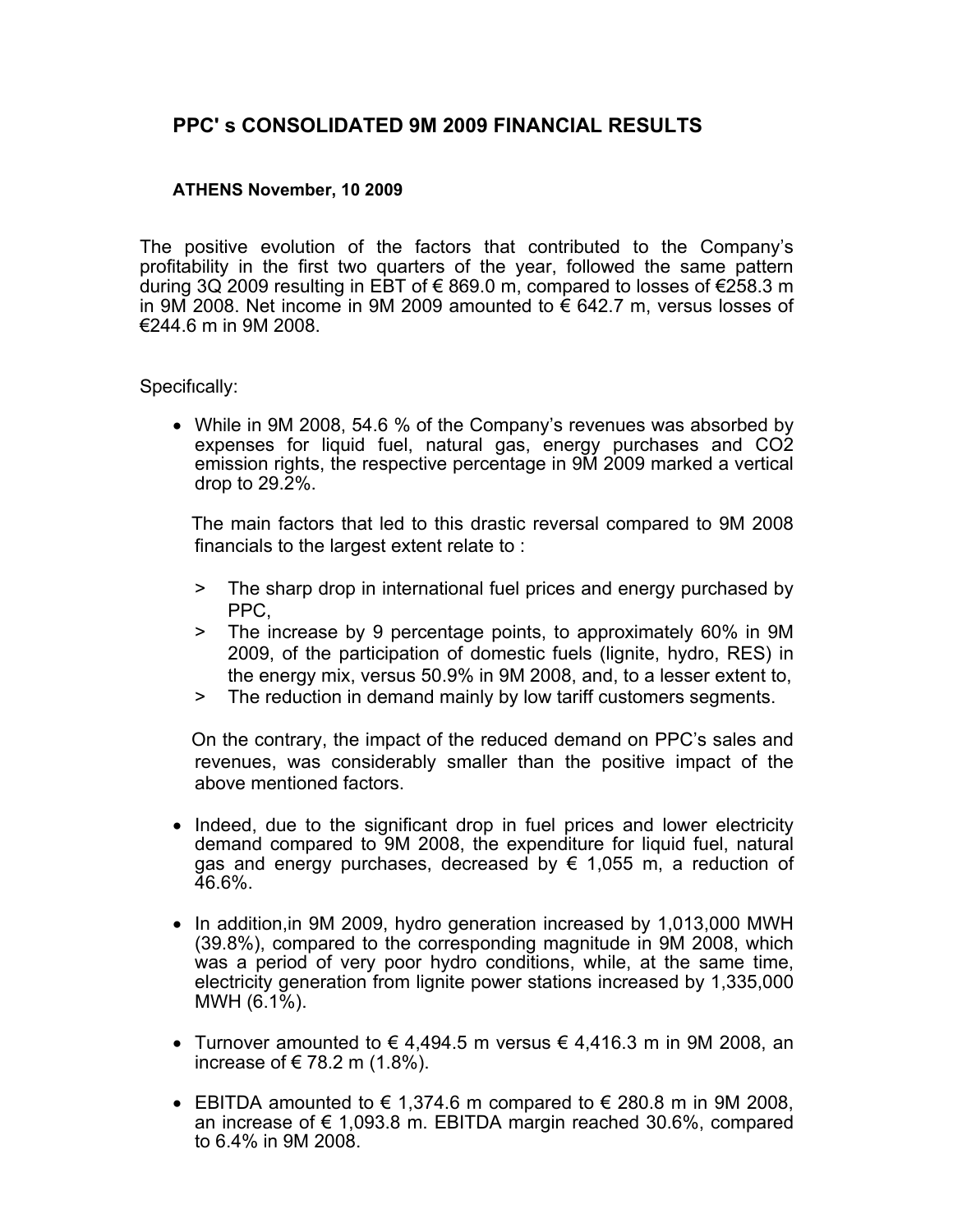Commenting on the financial results of the period, Dr. Takis Athanasopoulos Public Power Corporation's Chairman and Chief Executive Officer, said:

«2009 is turning out to be a year with good returns on assets, given prevailing favorable conditions compared to previous years, mainly attributed to the sharp drop in fuel and energy prices, the increased participation of lignite and hydro generation in the energy mix, as well as the drop in demand of low tariff customer segments.

Current performance must not only be maintained, but needs to be improved, in order to secure the financing of our ambitious investment programme, which is necessary for our Company to continue to provide electricity with reliability, maintain low tariffs for its customers and drastically improve its environmental footprint"

# **ANALYSIS OF FINANCIAL RESULTS**

## **REVENUES**

Revenues from electricity sales increased by  $\in$  88.5 m (2.1%), from  $\in$  4,137.4 m in 9M 2008 to € 4,225.9 m, mainly as a result of the weighted average tariff increase of 7.3% from 1.7.2008 and a change in the sales mix, while, on the other hand, the volume of sales decreased by 6.2% (2,677,000 MWH), mainly due to:

- > The reduction of sales to the industrial sector by 17%, as a result of the economic conjecture.
- > The reduction of sales to the agricultural sector by 16.8%, as a result of increased rainfalls.
- > The reduction of residential sales by 2.4%, as a result mainly of relatively mild weather conditions.
- > The reduction of commercial sales (-1.4%) from 12,884,000 MWH to 12,701,000 MWH, which is attributed by approximately 80% (147,000 MWH), to the loss of market share to other suppliers. It must be noted that the loss of market share intensified in 3Q 2009.

### **OPERATlNG EXPENSES**

Total operating expenses, excluding depreciation, decreased by € 1,015.6 m (-24.6%), from € 4,135.5 m in 9M 2008 to € 3,119.9 m, mainly due to the decrease in the expenditure for fuels, energy purchases and CO2 emission rights.

Specifically:

• The decrease in power generation from natural gas by 3,185,000 MWH (-36.1%) together with the decrease in natural gas prices by 18.8%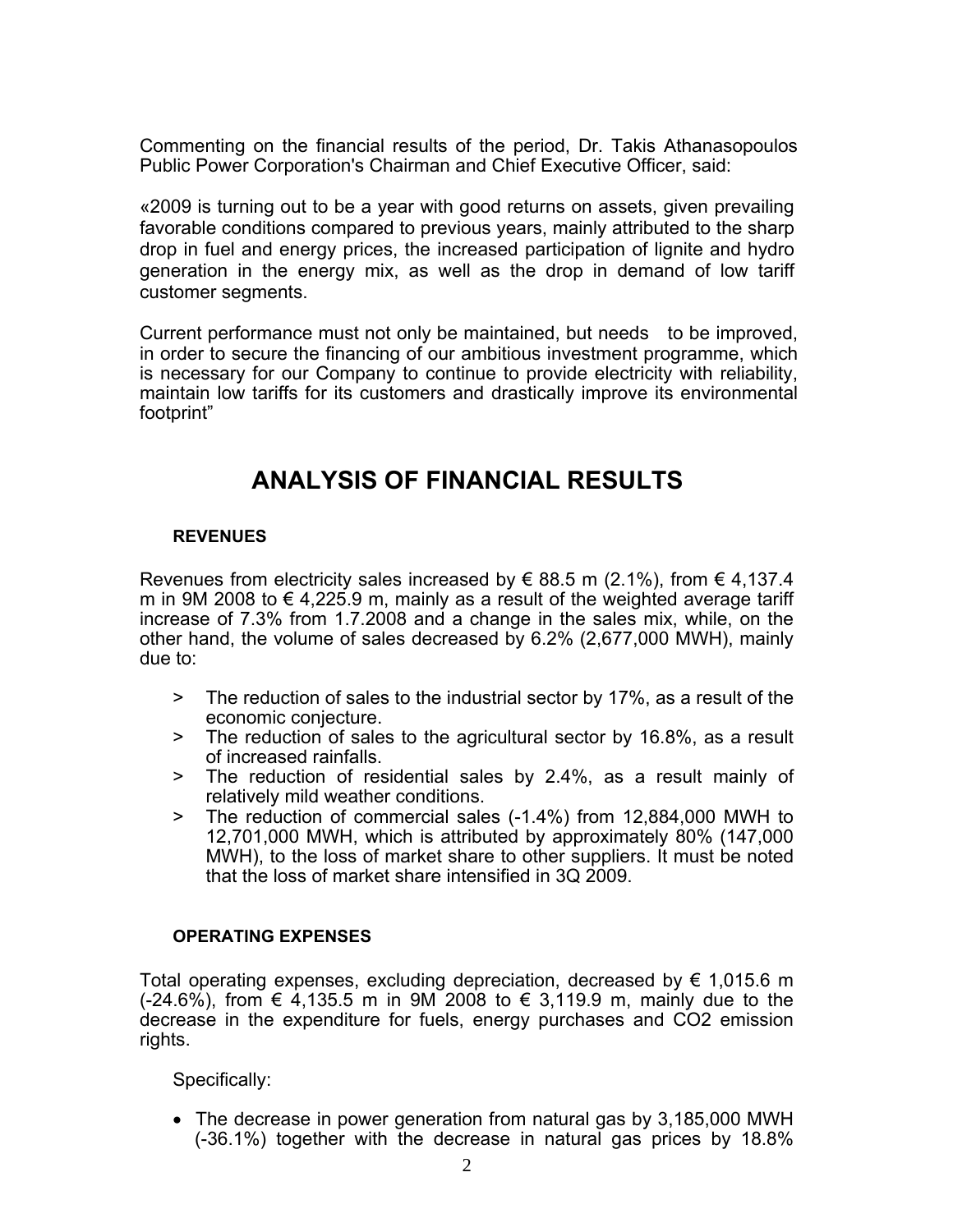resulted in the decrease in the relevant expenditure by  $\epsilon$  313.4 m  $(-47.8%)$ , from € 656.0 m in 9M 2008 to € 342.6 m in 9M 2009.

- The reduced oil-fired generation by 915,000 MWH (-14.1%), coupled to the impact from the decrease of heavy fuel oil and diesel oil prices by 35.4% and 34.9% respectively and the partial substitution of diesel generation by heavy fuel oil, resulted in the decrease of the respective expenditure by € 379.7 m (-45.5%), from € 834.3 m in 9M 2008 to €454.6 m.
- Expenditure for energy purchases decreased by  $\epsilon$  361.9 m (-46.9%), from  $\epsilon$ 772.1 m in 9M 2008 to  $\epsilon$  410.2 m, due to the purchase of lower quantities of energy from the System and the Network by 924,000 MWH (-16%), the decrease of the System Marginal Price by 49.4%, the decrease in PPC import prices by 22.9%, while, PPC imports also decreased by 598,000 MWH (-21.8%).
- The decrease in C02 emissions rights deficit, together with the decrease in the relevant prices, had as a consequence that 9M 2009 financial results were impacted by an expenditure of  $\epsilon$  64.8 m to cover for the estimated deficit of C02 emission rights during the respective period, while the corresponding magnitude in 9M 2008 was  $\epsilon$  108.7 m  $(-40.4\%)$ .
- In December 31, 2008 the Company recorded a CO2 emission rights deficit amounting to  $\epsilon$  84 m, valued at 31.12.2008 prices. PPC covered this deficit with actual purchases within 9M 2009. This fact had a positive impact on the 9M 2009 financial results, amounting to  $\epsilon$  17.6 m, due to the difference between the valuation of the abovementioned deficit at 31/12/2008 prices and the actual purchase cost.
- Payroll expenses increased by  $\in$  53.8 m (5.2%), from  $\in$  1,038.0 m in 9M 2008, to  $\epsilon$  1,091.8 m. This increase is attributed to the reduced 9M 2008 payroll cost by  $\epsilon$  18.3 m due to the March strike, the carry over from the 2008 collective bargaining agreement payroll increases (3.5% from  $1.2.08$  and  $3.5\%$  from  $1.9.08$  and the corresponding 2009 increases of 3% and 3.5% from 1.2.09 and 1.9.09 respectively. On the other hand, the reduction in full time employees by 773 from 23,900 at the end of 9M 2008 to 23,127, reduced payroll expenses by  $\in$  40.2 m. Total payroll, including capitalized payroll, increased by 6.3% compared to 9M 08.
- Provisions for bad debt, litigation and slow moving materials increased by  $\epsilon$  35.4 m from  $\epsilon$  15.8 m to  $\epsilon$  51.2 m. In 3Q 2009 total provisions increased by  $\epsilon$  18.4 m, mainly due to the increase in the provisions for bad debt.
- Depreciation expense in 9M 2009 amounted to  $\epsilon$  393.9 m compared to € 383.8 m in 9M 2008, an increase of  $∈ 10.1$  m (2.6%). The Group has assigned to an independent firm the appraisal of its property, plant and equipment at December 31, 2009 values. The results of the appraisal will be recorded in the financial statements of December 31, 2009.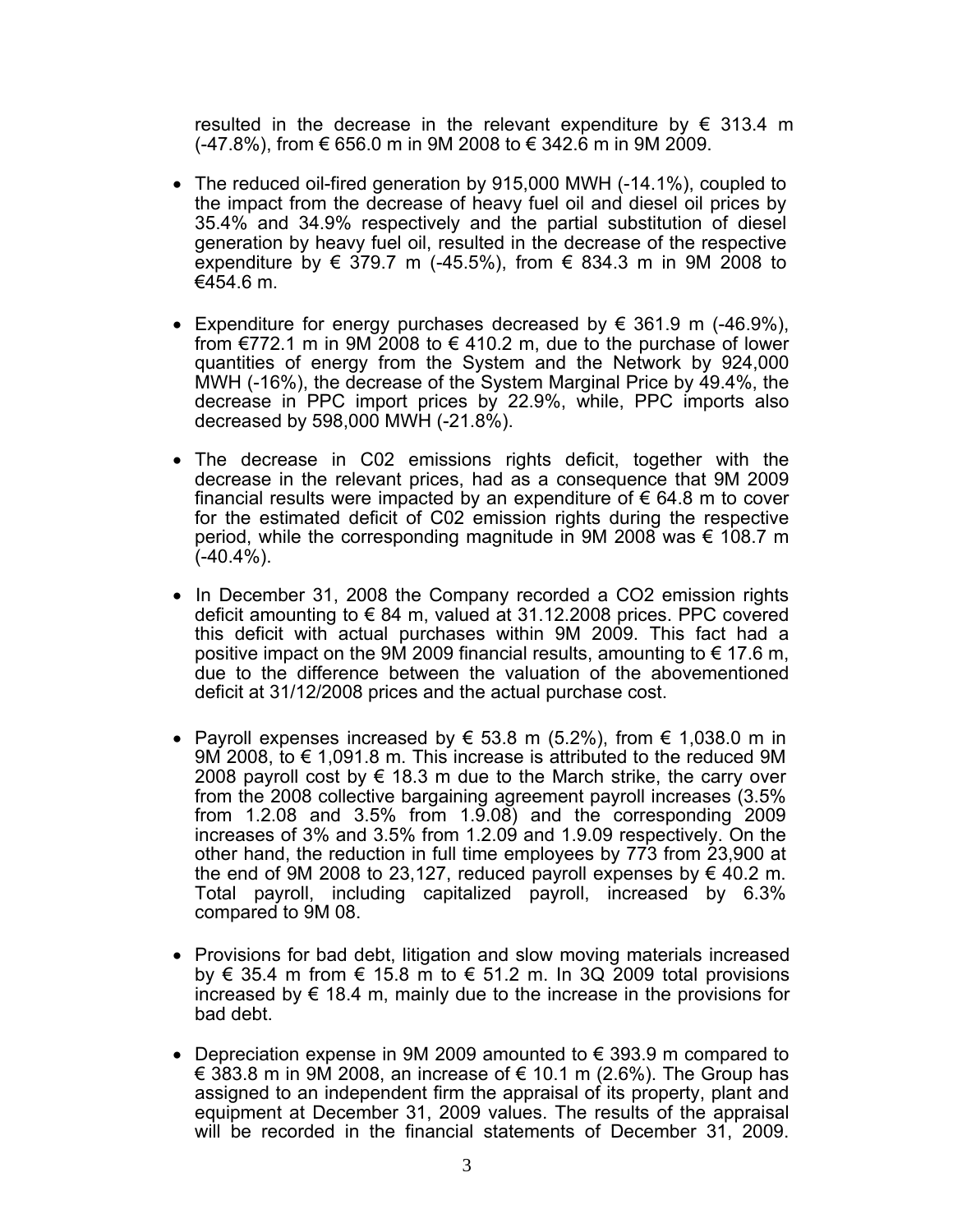De-valuations, if any, will impact 2009 financial results while the depreciation of the new appraised values will commence on January 1, 2010.

- Capital expenditure amounted to  $\epsilon$  760.4 m compared to  $\epsilon$  717.3 m in 9M 2008 an increase of €43.1 m (6.0%).
- Net debt amounted to  $\in$  4.111.1 m, lower by  $\in$  433.2 m compared to 31/12/2008 (€ 4,544.3 m) and by  $\in$  287.8 m compared to 9M 2008 (€ 4,398.9 m).

#### **FINANCIAL EXPENSES**

Total financial expenses decreased by € 28.0 m (-20%), from € 140.2 m in 9M 2008, to € 112.2 m, mainly due to the decrease of interest lending rates and debt management.

### **PARTlCIPATlON ΙΝ ASSOCIATED COMPANIES**

The share of profit in associated companies of  $\epsilon$  0.5 m in 9M 2009, refers to PPC RENEWABLES' participation in associated companies ( $\epsilon$  0.8 m profit) and to SENCAP SA. - PPC' s joint venture with Contour Global (€ 0.3 m loss).

In 9M 2008 the share of loss in associated companies includes also the impact of € 14.5 m loss of PPC's participation in LARCO in which PPC holds a 28.6% stake. In 9M 2009, there is no corresponding magnitude since in 31.12.2008 PPC's participation in LARCO was fully impaired.

|                                                            | 9M 2009<br>Unaudited | 9M 2008<br>Unaudited | $\Delta\%$ |  | 9M 2009<br><b>Unaudited</b> | 9M 2008<br>Unaudited | Δ%     |
|------------------------------------------------------------|----------------------|----------------------|------------|--|-----------------------------|----------------------|--------|
|                                                            |                      | <b>GROUP</b>         |            |  | <b>PARENT COMPANY</b>       |                      |        |
| <b>Total Revenues</b>                                      | 4,494.5              | 4,416.3              | 1.8%       |  | 4,486.0                     | 4,416.2              | 1.6%   |
| <b>EBITDA</b>                                              | 1,374.6              | 280.8                | 389.5%     |  | 1,367.2                     | 276.6                | 394.3% |
| <b>EBITDA Margin</b>                                       | 30.6%                | $6.4\%$              |            |  | 30.5%                       | 6.3%                 |        |
| Profit/(Loss)<br>before<br>Taxes & Fin. Expenses<br>(EBIT) | 980.7                | (103.0)              |            |  | 977.0                       | (104.1)              |        |
| <b>EBIT Margin</b>                                         | 21.8%                | $(2.3\%)$            |            |  | 21.8%                       | $(2.4\%)$            |        |
| Net Income/(Loss)                                          | 642.7                | (244.6)              |            |  | 640.6                       | (155.6)              |        |

## **Summary Financials (€ mil)**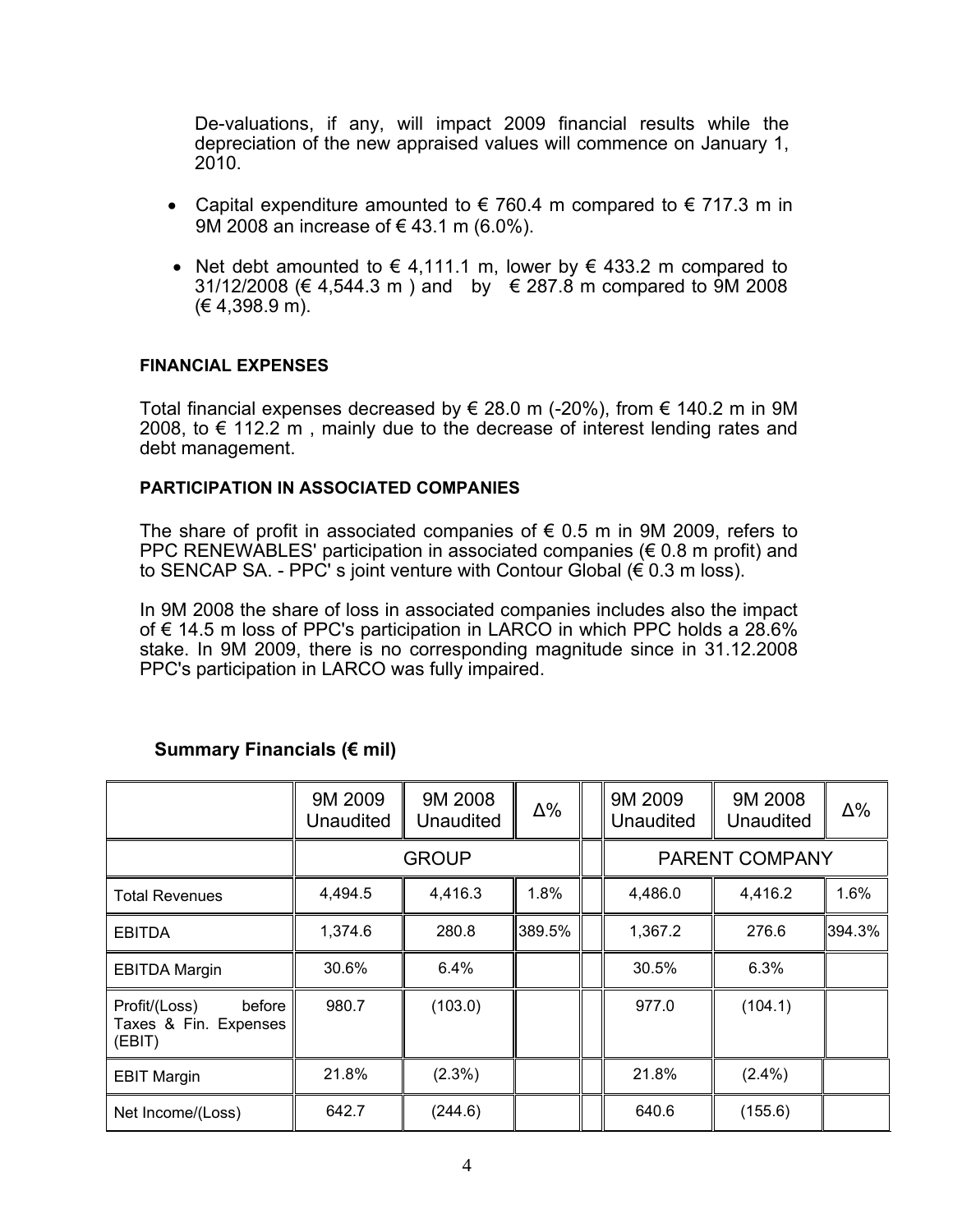| EPS/(Loss) (In euro) | 2.77    | (1.05)  |                    | 2.76    | (0.67)  |           |
|----------------------|---------|---------|--------------------|---------|---------|-----------|
| No of Shares (m.)    | 232     | 232     |                    | 232     | 232     |           |
| Net Debt             | 4.111.1 | 4,398.9 | $\parallel$ (6.5%) | 4,116.4 | 4,400.6 | $(6.5\%)$ |

# **Summary Profit & Loss (€ mil)**

|                                                            | 9M 2009<br><b>Unaudited</b> | 9M 2008<br>Unaudited | $\Delta\%$ | 9M 2009<br>Unaudited         | 9M 2008<br><b>Unaudited</b> | $\Delta\%$ |
|------------------------------------------------------------|-----------------------------|----------------------|------------|------------------------------|-----------------------------|------------|
|                                                            |                             | <b>GROUP</b>         |            |                              | <b>COMPANY</b>              |            |
| <b>Total Revenues</b>                                      | $4,494.5^{(1)}$             | $4,416.3^{(1)}$      | 1.8%       | $4,486.0^{(1)}$              | $4,416.2^{(1)}$             | 1.6%       |
| - Revenues from<br>energy sales                            | 4,225.9                     | $4,137.4^{(3)}$      | 2.1%       | 4,217.4                      | $4,137.3^{(3)}$             | 1.9%       |
| - Customers<br>Refund                                      |                             | (17.0)               |            | $\qquad \qquad \blacksquare$ | (17.0)                      |            |
| - Revenues from<br><b>TSO</b>                              | 220.7                       | $250.8^{(3)}$        | $(12.0\%)$ | 220.7                        | $250.8^{(3)}$               | $(12.0\%)$ |
| - Other revenues                                           | 47.9                        | 45.1                 | 6.2%       | 47.9                         | 45.1                        | 6.2%       |
| <b>Total Operating</b><br>Expenses (excl.<br>depreciation) | 3,119.9                     | 4,135.5              | (24.6%)    | 3,118.8                      | 4,139.6                     | (24.7%)    |
| Payroll<br>Expenses<br>(excluding lignite)                 | 823.4                       | 792.1                | 4.0%       | 820.3                        | 788.7                       | 4.0%       |
| Lignite                                                    | 518.7                       | 482.4                | 7.5%       | 518.7                        | 482.4                       | 7.5%       |
| -PPC Lignite                                               | 477.7                       | 446.1                | 7.1%       | 477.7                        | 446.1                       | 7.1%       |
| -Third parties fossil<br>fuel                              | 41.0                        | 36.3                 | 12.9%      | 41.0                         | 36.3                        | 12.9%      |
| <b>Total Fuel Expenses</b>                                 | 797.2                       | 1.490.3              | (46.5%)    | 797.2                        | 1.490.3                     | (46.5%)    |
| - Liquid fuel                                              | 454.6                       | 834.3                | $(45.5\%)$ | 454.6                        | 834.3                       | (45.5%)    |
| -Natural Gas                                               | 342.6                       | 656.0                | (47.8%)    | 342.6                        | 656.0                       | (47.8%)    |
| Expenditure for $CO2$<br>emission rights                   | 64.8                        | 108.7                | $(40.4\%)$ | 64.8                         | 108.7                       | $(40.4\%)$ |
| <b>Energy Purchases</b>                                    | 410.2                       | 772.1                | (46.9%)    | 417.7                        | 783.9                       | (46.7%)    |
| - Purchases From<br>the System and the<br>Network          | 243.5                       | 508.3                | $(52.1\%)$ | 243.5                        | 508.3                       | $(52.1\%)$ |
| -PPC Imports                                               | 128.0                       | 213.2                | $(40.0\%)$ | 128.0                        | 213.2                       | $(40.0\%)$ |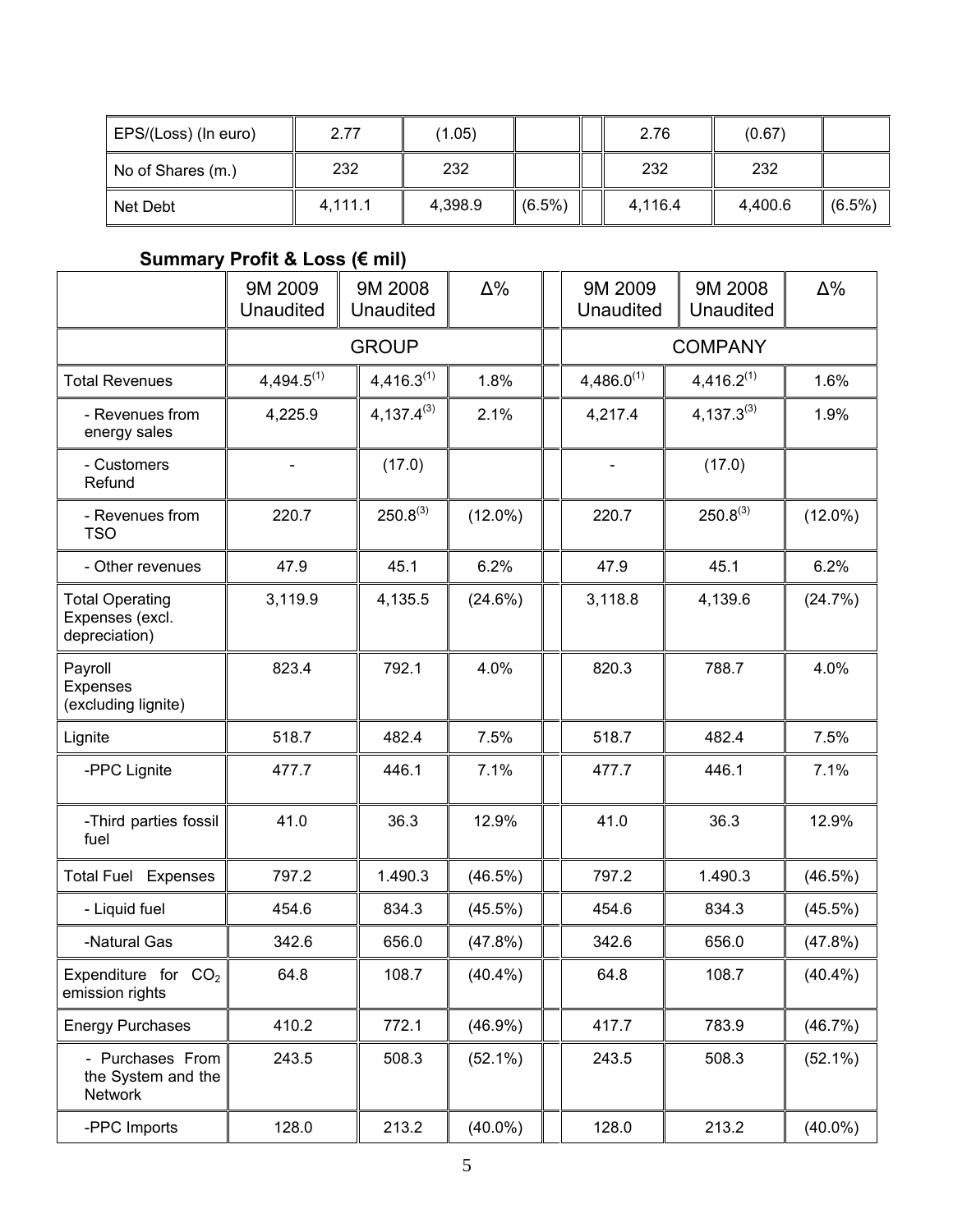| - Other                                                                 | 38.7    | 50.6      | (23.5%)    | 46.2           | 62.4                         | $(26.0\%)$ |
|-------------------------------------------------------------------------|---------|-----------|------------|----------------|------------------------------|------------|
| Transmission<br>System Usage                                            | 232.9   | 256.7     | $(9.3\%)$  | 232.9          | 256.7                        | $(9.3\%)$  |
| Provisions                                                              | 51.2    | 15.8      | 224.1%     | 51.2           | 15.8                         | 224.1%     |
| (Profit)/loss from<br>valuation of 2008 CO <sub>2</sub><br>liabilities. | (17.6)  |           |            | (17.6)         |                              |            |
| <b>Taxes and Duties</b>                                                 | 19.1    | 15.0      | 27.3%      | 18.5           | 14.5                         | 27.6%      |
| Other operating<br>expenses. (excluding<br>lignite)                     | 220.0   | 202.4     | 8.7%       | 215.1          | 198.6                        | 8.3%       |
| <b>EBITDA</b>                                                           | 1,374.6 | 280.8     | 389.5%     | 1,367.2        | 276.6                        | 394.3%     |
| <b>EBITDA Margin</b>                                                    | 30.6%   | 6.4%      |            | 30.5%          | 6.3%                         |            |
| Depreciation and<br>amortization                                        | 393.9   | 383.8     | 2.6%       | 390.2          | 380.7                        | 2.5%       |
| Profit/(Loss) before<br>Taxes & Fin.<br>Expenses (EBIT)                 | 980.7   | (103.0)   |            | 977.0          | (104.1)                      |            |
| <b>EBIT Margin</b>                                                      | 21.8%   | $(2.3\%)$ |            | 21.8%          | $(2.4\%)$                    |            |
| <b>Total Net Financial</b><br><b>Expenses</b>                           | 112.2   | 140.2     | $(20.0\%)$ | $111.3^{(2)}$  | $65.1^{(2)}$                 | 71.0%      |
| - Net Financial<br>Expenses                                             | 114.1   | 131.5     | $(13.2\%)$ | $113.2^{(2)}$  | $56.4^{(2)}$                 | 100.7%     |
| - Foreign Currency<br>(Gains) / Losses                                  | (1.9)   | 8.7       |            | (1.9)          | 8.7                          |            |
| - Share of Profits /<br>(Loss) in associated<br>companies               | 0.5     | (15.1)    |            | $\blacksquare$ | $\qquad \qquad \blacksquare$ |            |
| Pre-tax Profits/<br>(Losses)                                            | 869.0   | (258.3)   |            | 865.7          | (169.2)                      |            |
| Net Income/ (Loss)                                                      | 642.7   | (244.6)   |            | 640.6          | (155.6)                      |            |
| EPS (in Euro)                                                           | 2.77    | (1.05)    |            | 2.76           | (0.67)                       |            |

# **Summary Balance Sheet & Capex (€ m)**